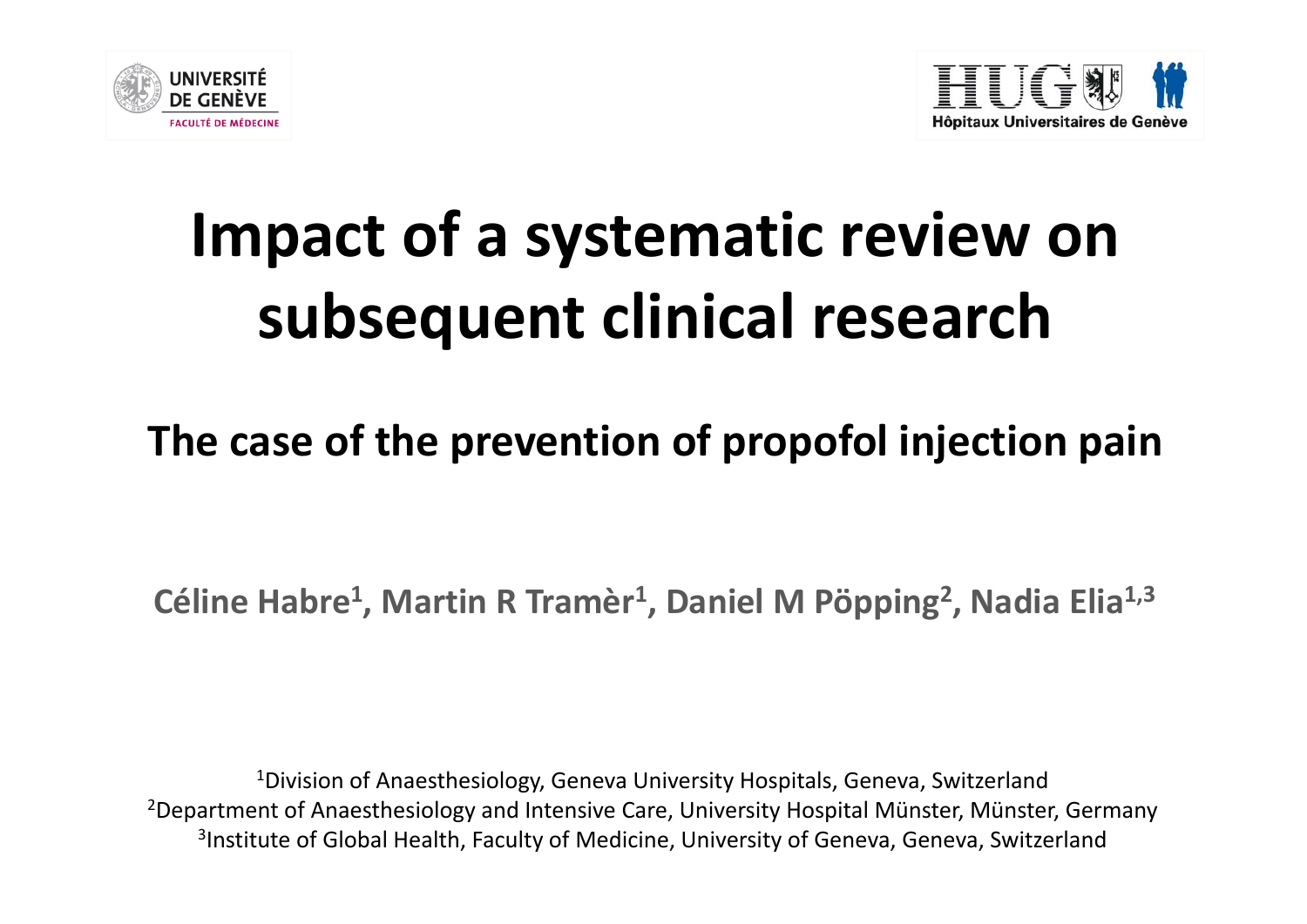

### **Injection of propofol: why <sup>a</sup> concern?**

Intravenous anesthetic, sedative hypnotic agent

Characteristics: quick and deep sedation, fast recovery, haemodynamic stability, less post‐operative nausea and vomiting

Main uses: induction and maintenance of general anesthesia, hypnosis for endoscopic procedures, sedation during mechanical ventilation

Adverse effect: **pain on the site of injection** (etiology unclear)

Æ **Trials testing interventions to prevent propofol inection pain are: simple, cheap and quick to perform**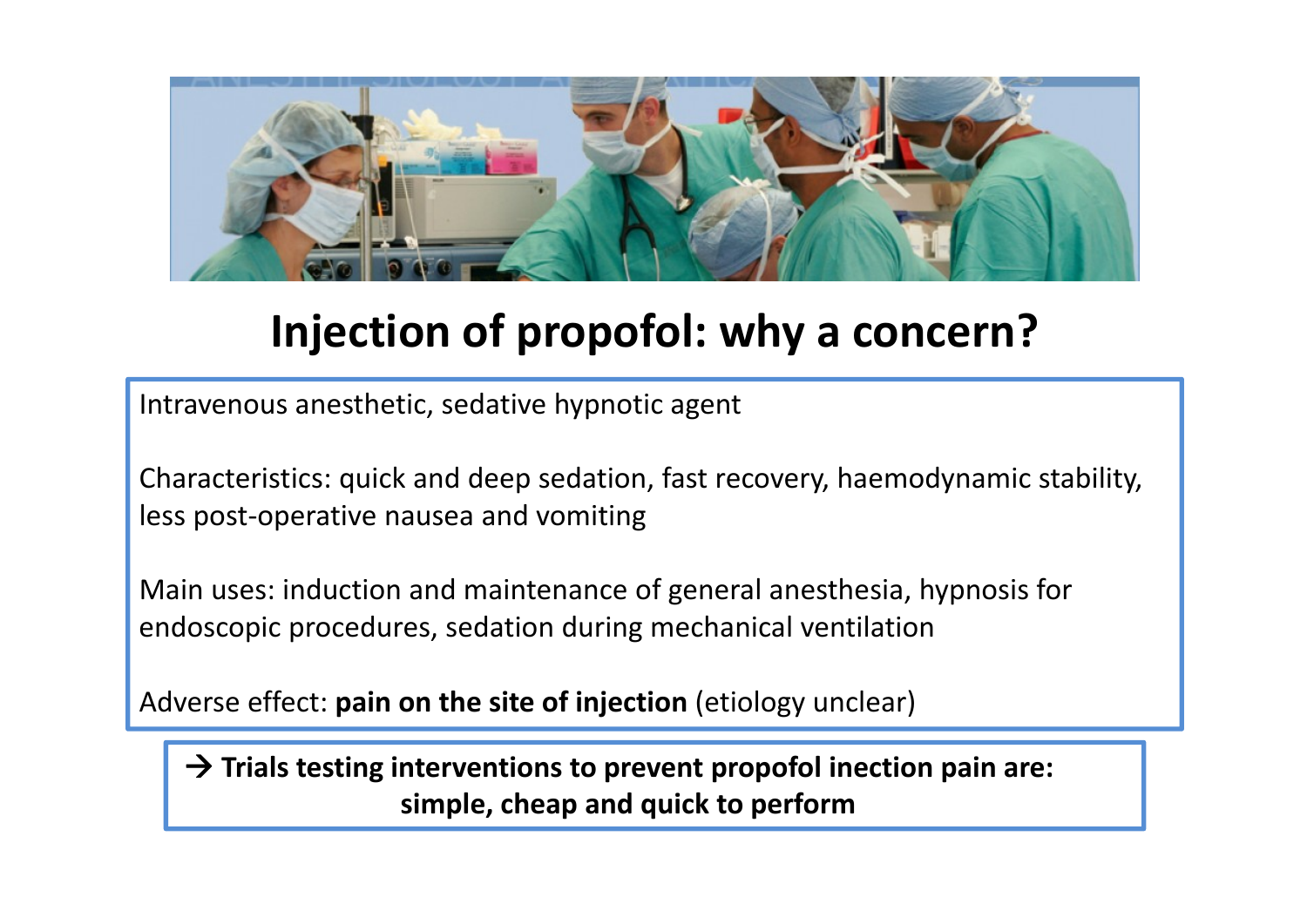### **Prevention of Pain on Injection with Propofol: A Quantitative Systematic Review**

Pascale Picard, MD\*, and Martin R. Tramèr, MD, DPhil+

Anesth Analg 2000;90:963-9

56 randomized controlled trials, 6'264 patients 12 drugs, 12 physical measurements, and combinations were tested Baseline risk: 70% of the patients reported pain on injection

Æ **30‐120 <sup>s</sup> Bier's Block with lidocaine prior propofol (NNT 1.8, 95% CI 1.5‐2.2) = "gold‐standard" <sup>=</sup> primary reference intervention (PRI)**

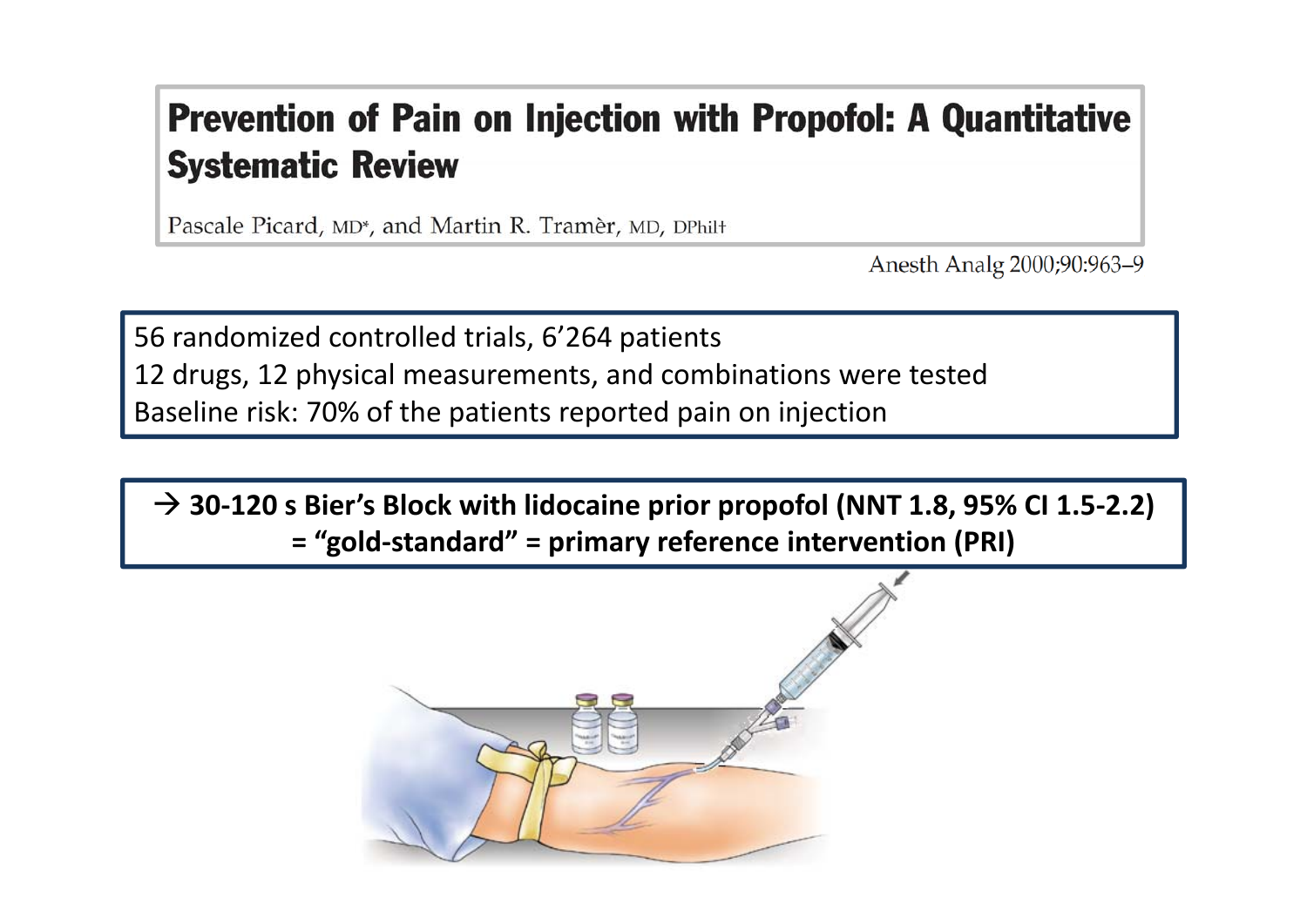Lidocaine without venous occlusion (NNT 4.0‐6.9) Mixture of lidocaine and propofol (NNT 2.4‐6.3) Opioid and non‐opioid agents with or without venous occlusion

### Æ**Alternative but less efficacious interventions = secondary reference interventions (SRI)**



Picard et al. *Anesth Analg* 2000;90:963-9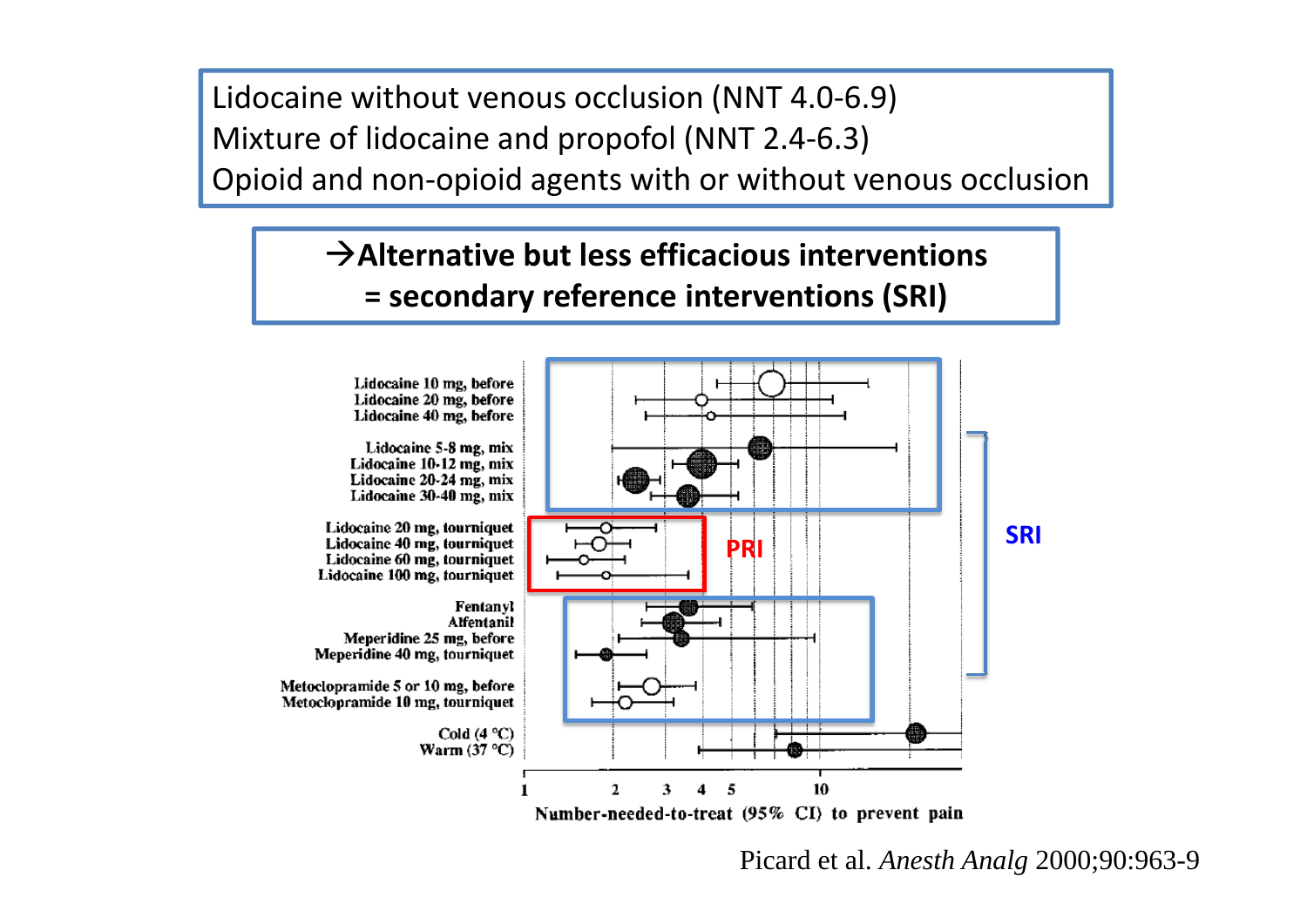### **Other conclusions**

Lack of data for further analgesic interventions to allow meaningful conclusions

Limited data on children

Blinding was often inadequate

The

lidocaine-tourniquet method is undeniably effective and simple to perform. This begs the question as to the necessity of clinical studies that may identify yet another intervention with some analgesic efficacy to prevent pain on injection with propofol.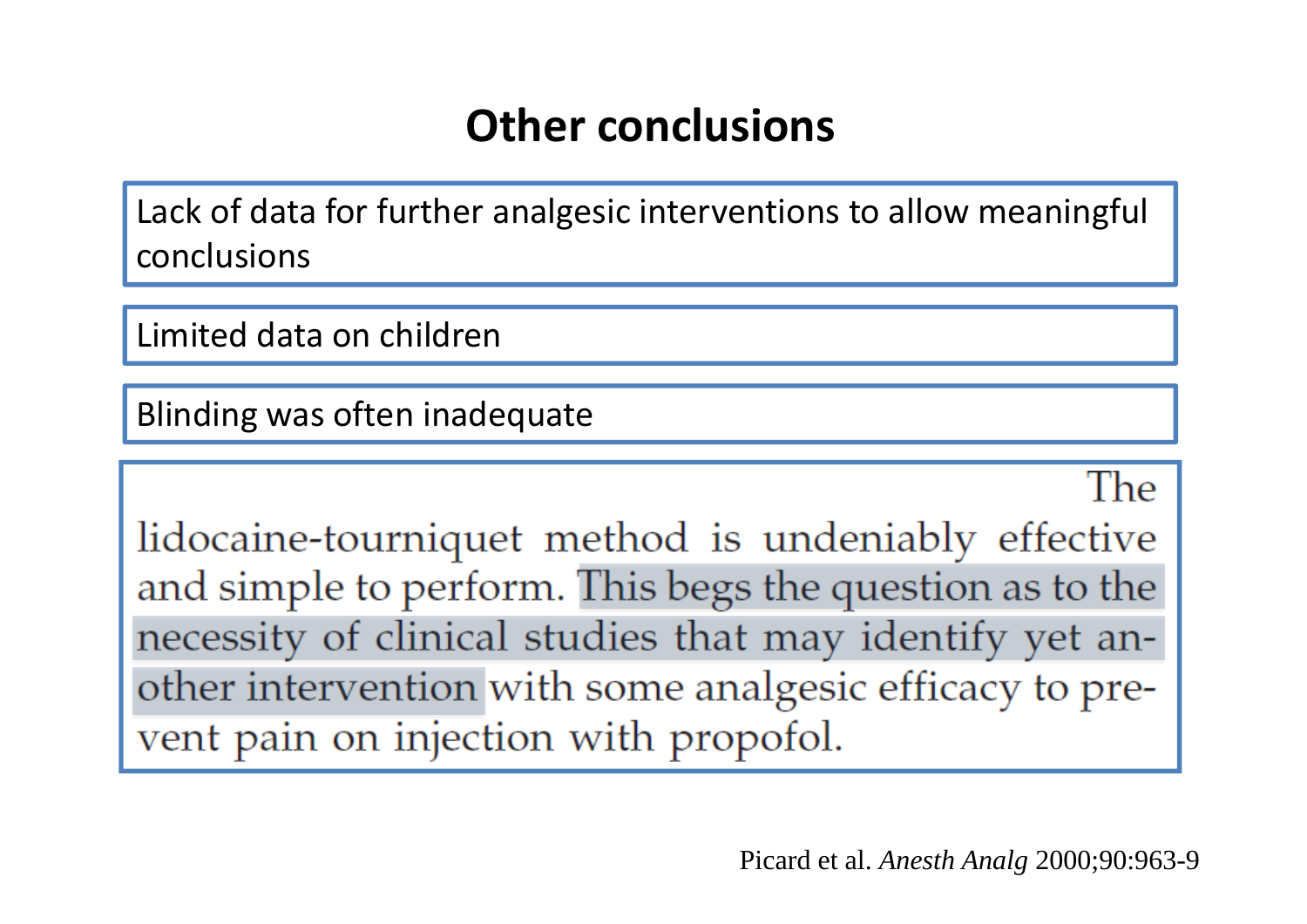## **Objective**

To examine whether knowledge from the systematic review ("Picard review") had an impact on the design of subsequent trials

### **Hypotheses**

- 1. The number of publications per year on the issue of pain on injection of propofol has decreased since 2000
- 2.A greater proportion of trials report on children
- 3.Subsequent trials are more often blinded
- 4. The lidocaine‐tourniquet intervention (=PRI) is chosen as the control intervention
- 5.Authors of subsequent trials cite the Picard review
- 6. Methodological issues in trials citing the Picard review differ from those that do not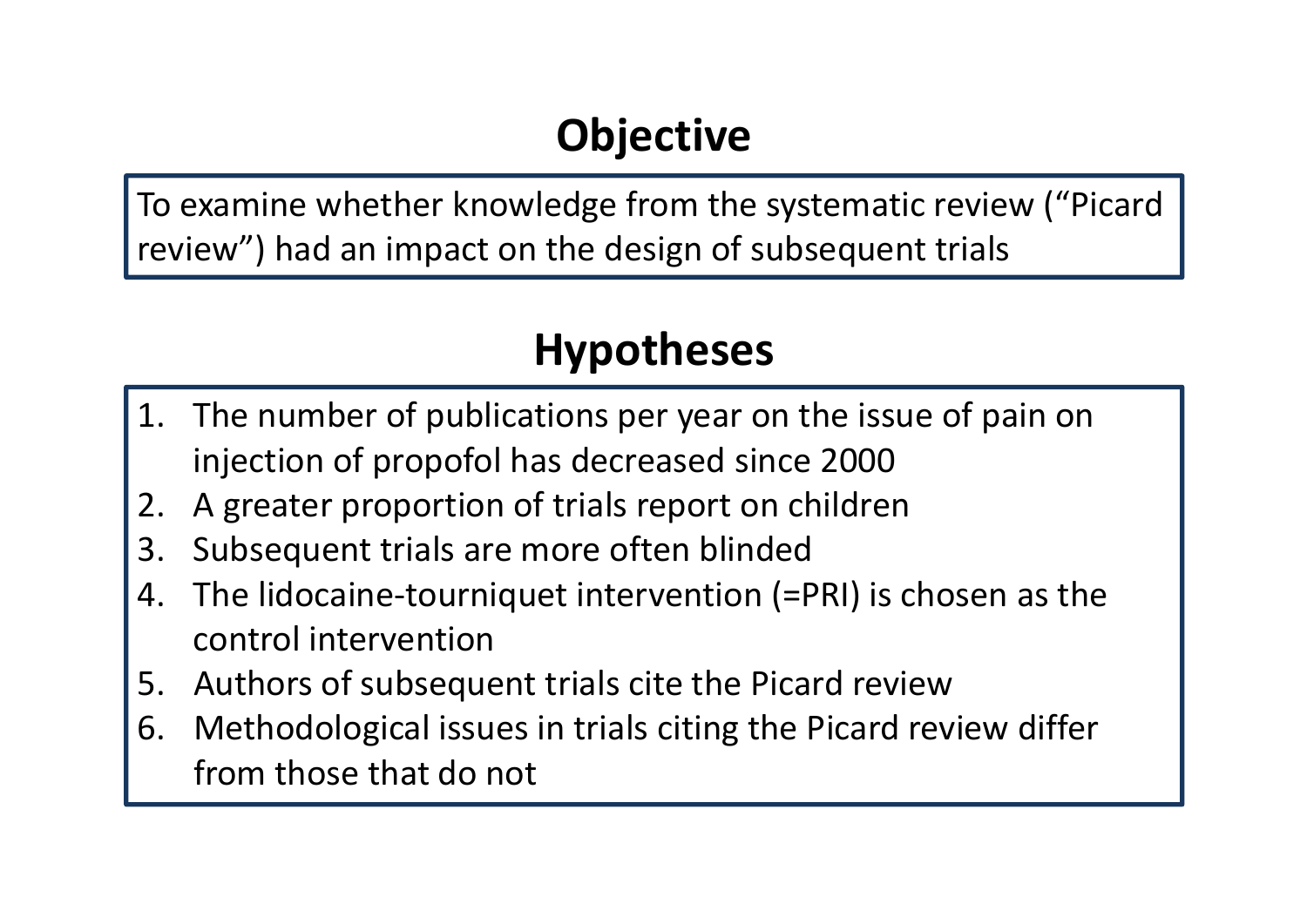### **Methods: Search strategy**

**DESCRIPTIVE SYSTEMATIC REVIEW** Comparison of **old** trials (published before the Picard review) with **new** trials (published afterwards)

**INFORMATION SOURCES** Electronic databases, bibliographies

**SEARCH STRATEGY** Key words used in the Picard review (« propofol », « pain », « injection », « random »)

**LIMITS** Full reports, humans (adults, children), no limit to language

**SEARCH PERIOD** From January 2002 (two years after publication of the Picard review) to January 2013

**ELIGIBILITY CRITERIA** Randomised, placebo‐controlled trials, testing the analgesic efficacy of interventions to prevent pain on injection of propofol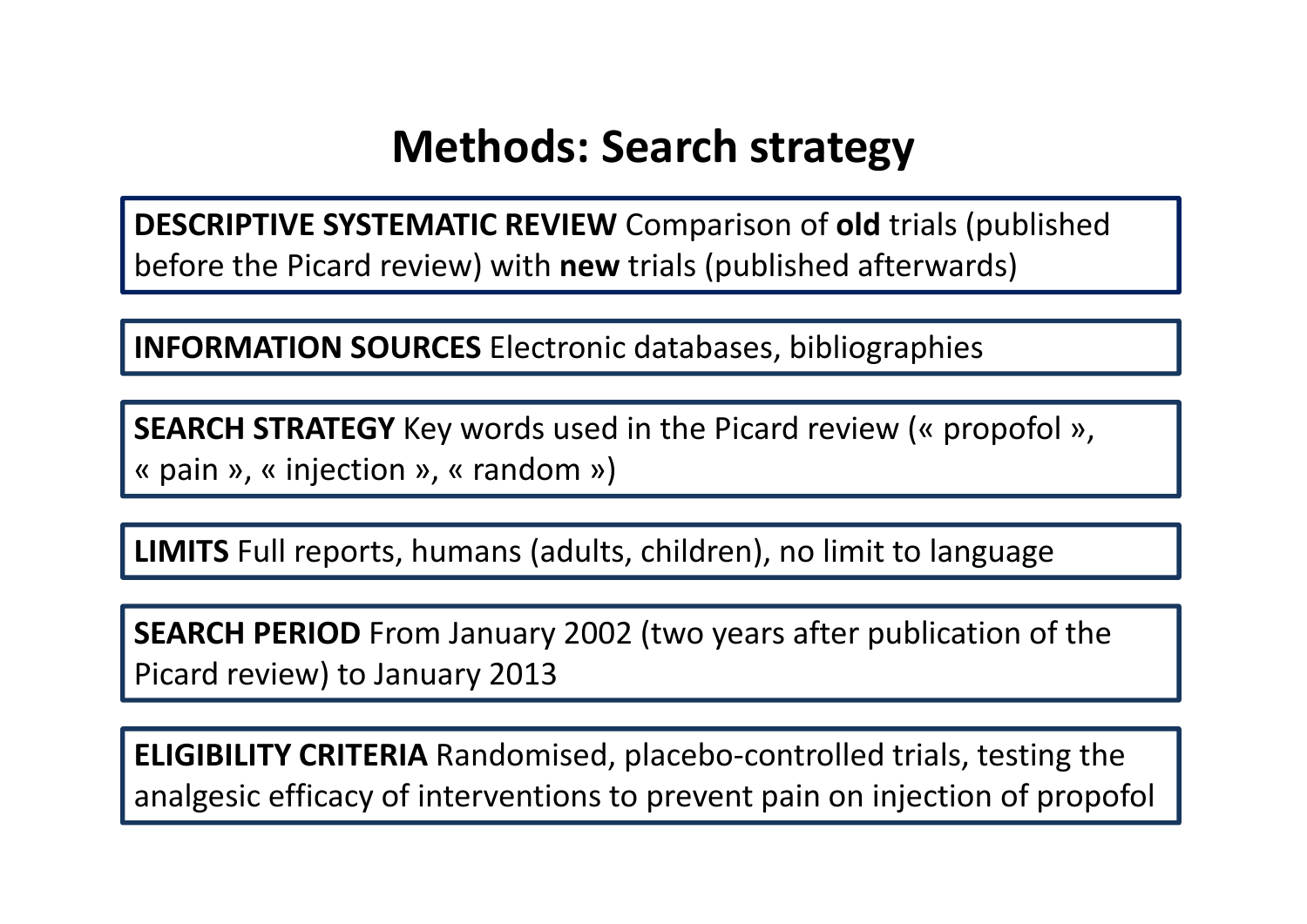### **Methods: Data extraction**

#### **STUDY CHARACTERISTICS**

Year of publication, country of origin, journal, impact factor, open access, study population, number of subjects, quality of data reporting, funding

#### **COMPARATOR GROUPS**

- **Primary Reference Intervention (PRI):** Lidocaine‐tourniquet prior to propofol
- **Secondary Reference Intervention (SRI):** Lido alone, mixture lido/propo, opioids
- **Experimental:** Any intervention without proven efficacy
- **Placebo/no treatment**

#### **REFERENCE TO PICARD REVIEW**

- **Yes or no**
- **Purpose of citation**

#### **CLINICAL RELEVANCE OF COMPARISON**

- **Clinically informative:** Experimental *vs* PRI
- **Not clinically informative:** All other comparisons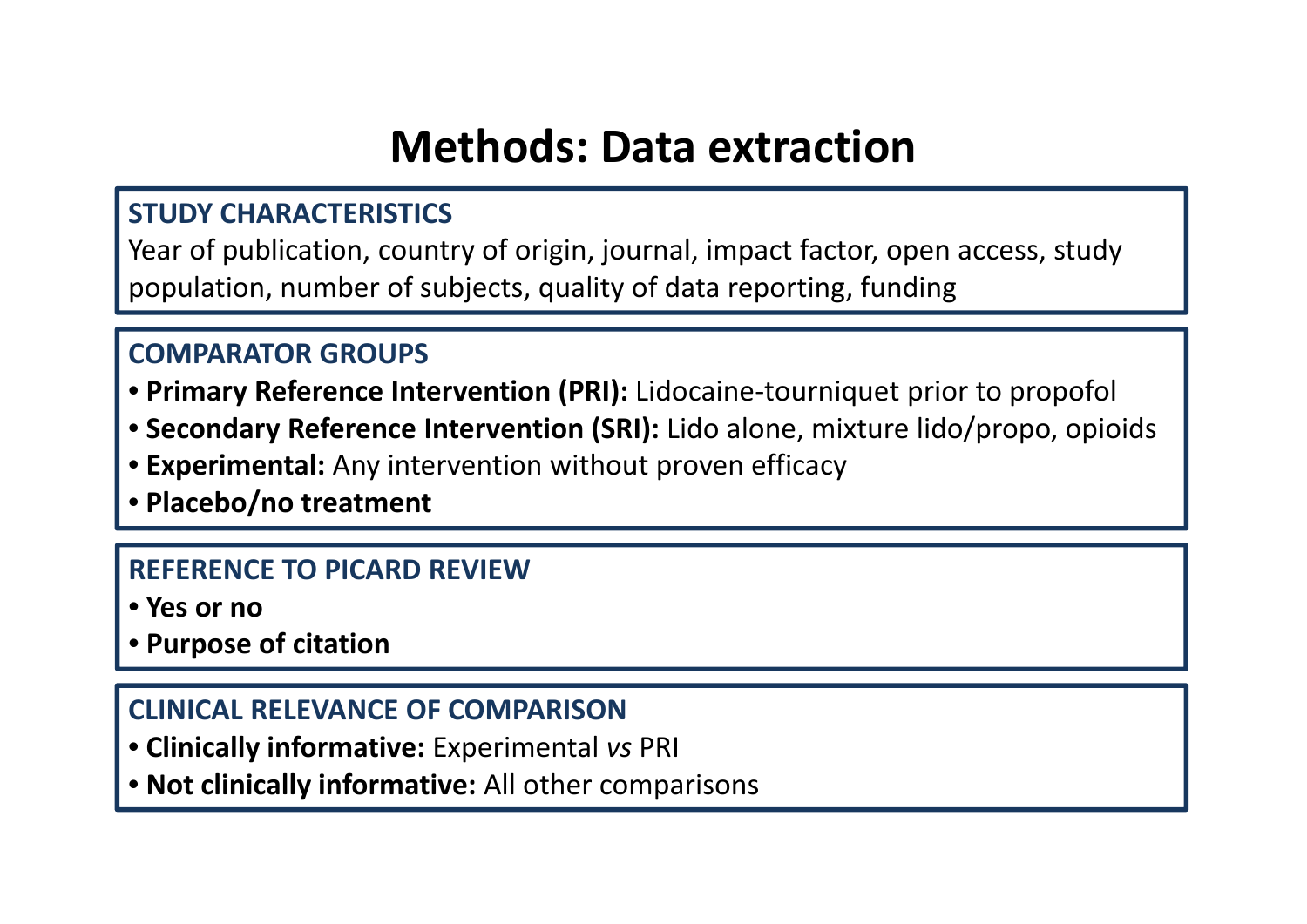Records identified through searches (360)

- Medline (235)
- Cochrane Central Library (272)

### **Results: Flow chart**

- Embase (240)
- Bibliographies (3)

**Records screened on basis of titles and abstracts (360)**

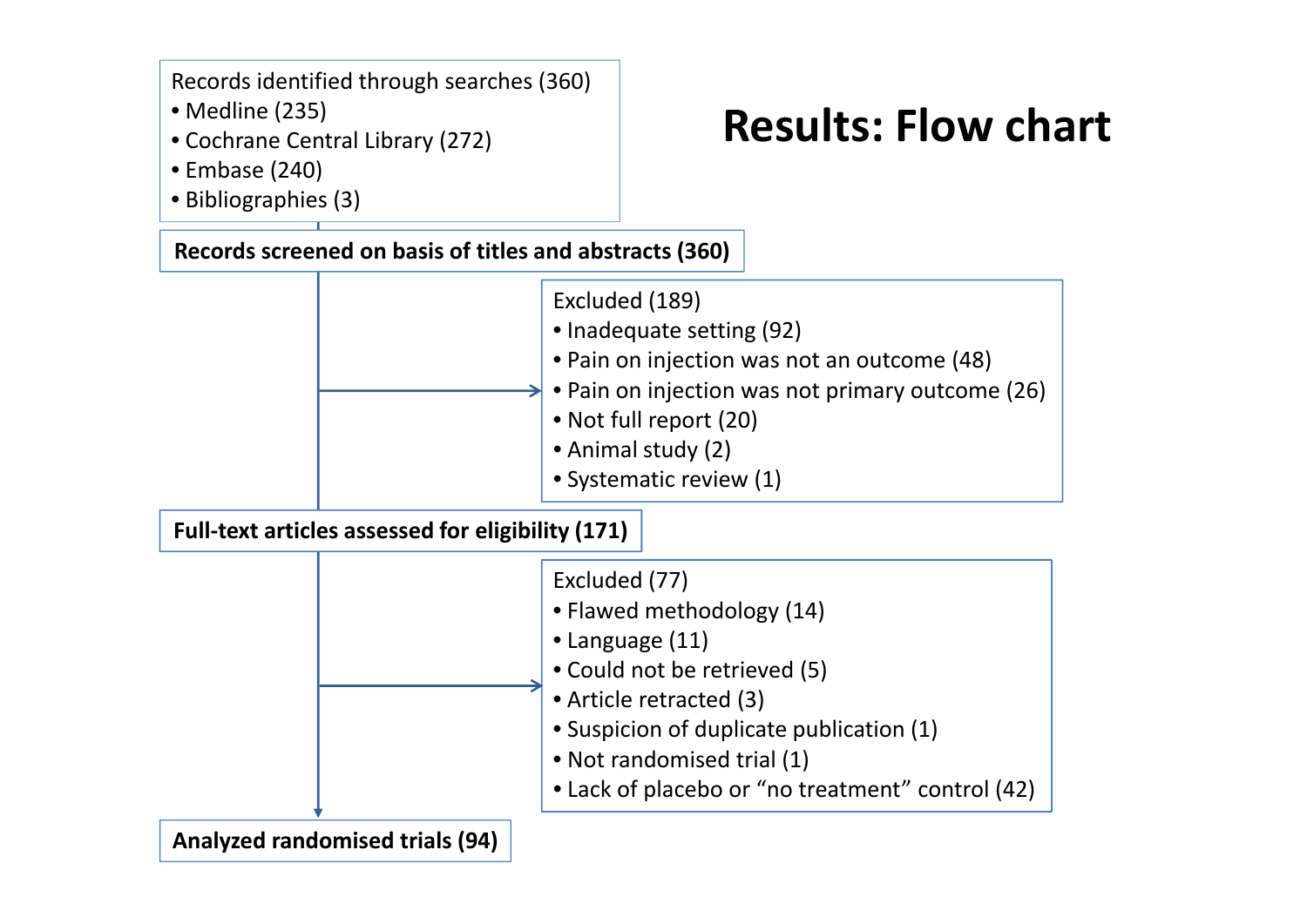Records identified through searches (360)

- Medline (235)
- Cochrane Central Library (272)
- Embase (240)
- Bibliographies (3)

### **Results: Flow chart**

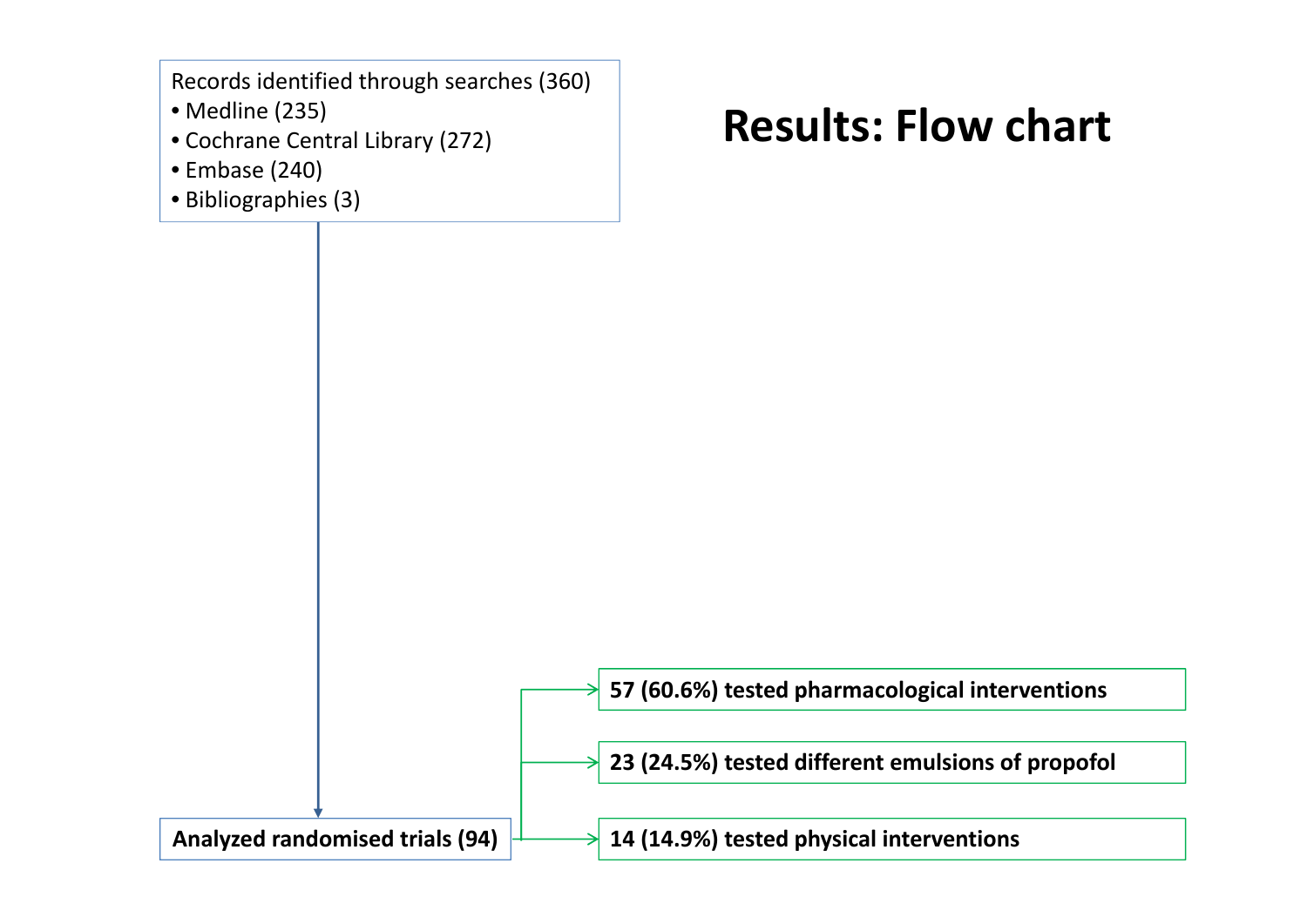### **Results: Number of published trials per year**



|                                                          | <b>Old trials</b> | <b>New trials</b>                                     | D       |
|----------------------------------------------------------|-------------------|-------------------------------------------------------|---------|
| <b>Year of publication</b> , median (range)              |                   | <b>1995</b> (1982 to 1999) <b>2007</b> (2002 to 2012) |         |
| N <sup>o</sup> trials published per year, median (range) | 2.5(0 to 9)       | 8(5 to 15)                                            | < 0.001 |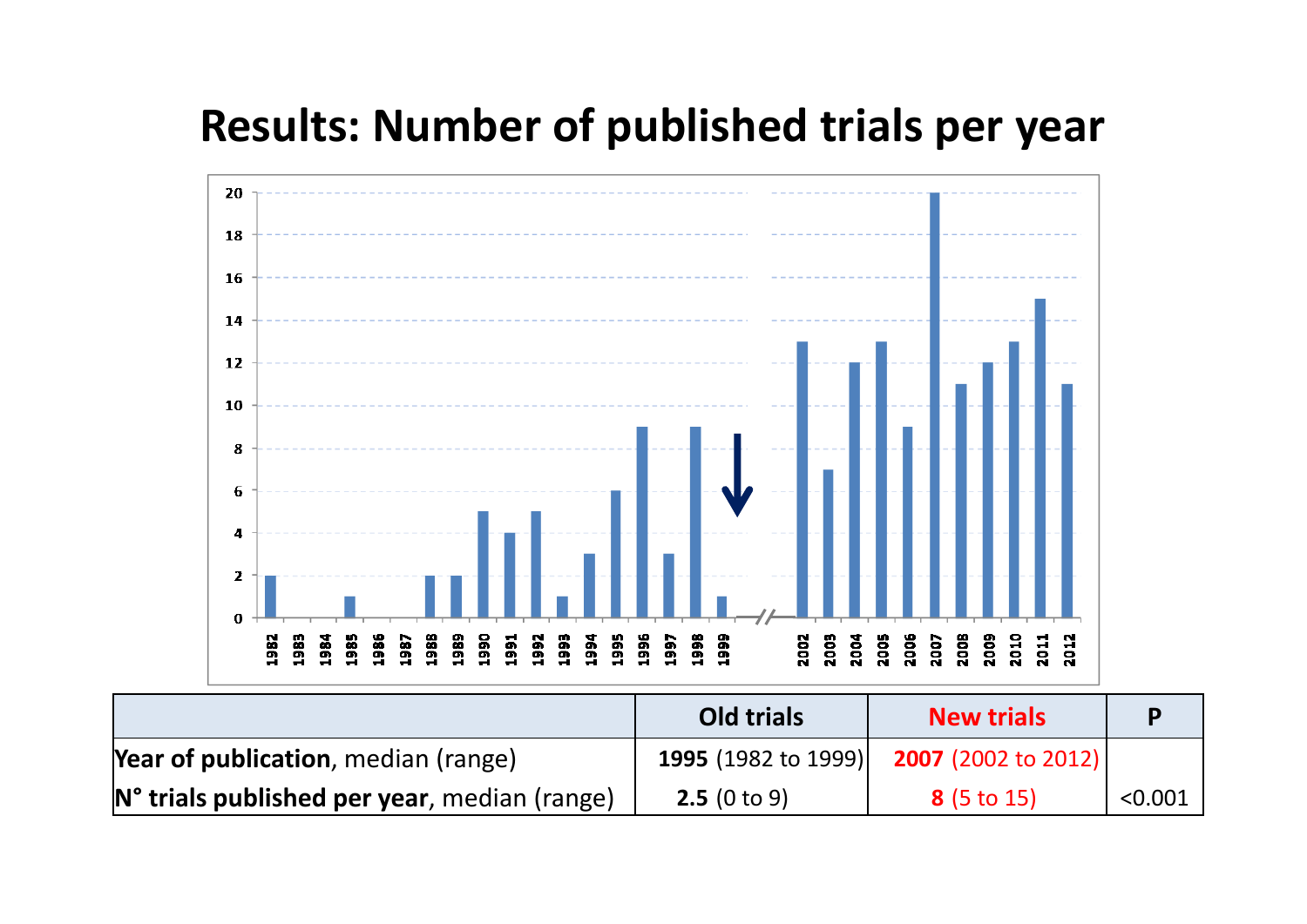### **Results: Differences between old and new trials**

| <b>Characteristics of studies</b>      | <b>Old trials</b>     | <b>New trials</b>          | P       |
|----------------------------------------|-----------------------|----------------------------|---------|
| N° of trials                           | 56                    | 94                         |         |
| N° of subjects                         | 6264                  | 14068                      |         |
| N° of subjects in trial                | 100 (28 to 368)       | <b>133 (16 to 500)</b>     | < 0.001 |
| Trials published in journal without IF | $9(16.1\%)$           | 31 (33%)                   | 0.024   |
| Impact factor                          | $2.96$ (1.21 to 5.34) | <b>2.23</b> (0.03 to 4.24) | < 0.001 |
| <b>Oxford quality score</b>            | 2(1 to 4)             | 2(1 to 5)                  | 0.012   |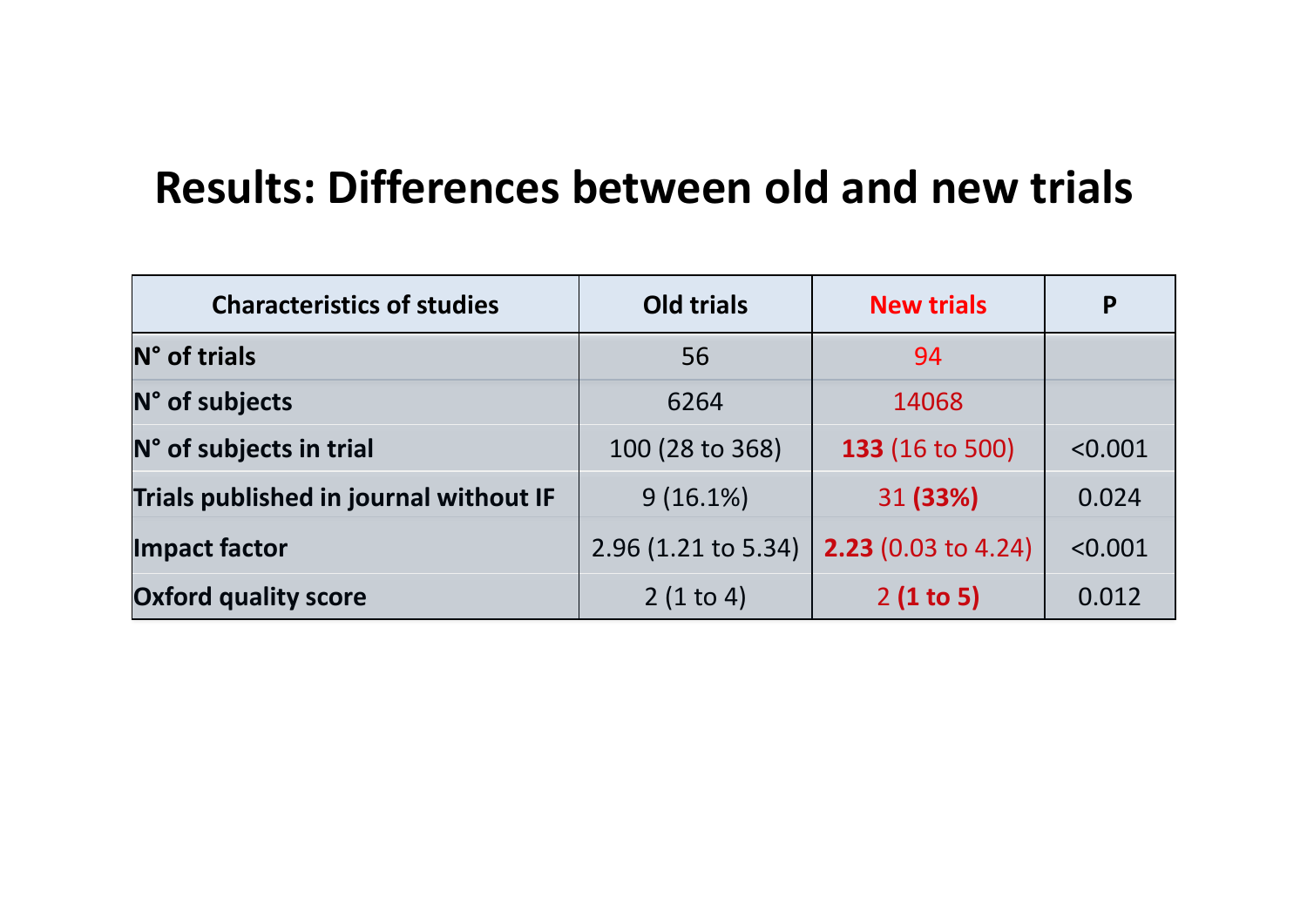### **Results: Main outcomes**

| <b>Study characteristics</b>     | <b>Old trials</b><br>$(n = 56)$ | <b>New trials</b><br>$(n = 94)$ | <b>p</b> |
|----------------------------------|---------------------------------|---------------------------------|----------|
| <b>Trials in children</b>        | $3(5.4\%)$                      | 6(6.4%)                         | 0.803    |
| <b>Adequately blinded trials</b> | 38 (67.9%)                      | 55 (58.5%)                      | 0.251    |

| <b>Comparisons</b>                                     | Old trials<br>$(n = 56)$ | <b>New trials</b><br>$(n = 94)$ | P       |
|--------------------------------------------------------|--------------------------|---------------------------------|---------|
| <b>Primary reference intervention (PRI)</b>            | 7(12.5%)                 | 28 (29.8%)                      | 0.015   |
| <b>Secondary reference intervention (SRI) (no PRI)</b> | 35 (62.5%)               | 26 (27.6%)                      | < 0.001 |
| <b>Experimental vs placebo (neither PRI nor SRI)</b>   | 11(19.6%)                | 40 (42.6%)                      | 0.004   |

| <b>Clinical relevance of trial designs</b> | Old trials<br>$(n = 56)$ | <b>New trials</b><br>$(n = 94)$ | P |
|--------------------------------------------|--------------------------|---------------------------------|---|
| <b>Clinically informative</b>              | n/a                      | 24 (25.5%)                      |   |
| <b>Not clinically informative</b>          | n/a                      | 70 (74.5%)                      |   |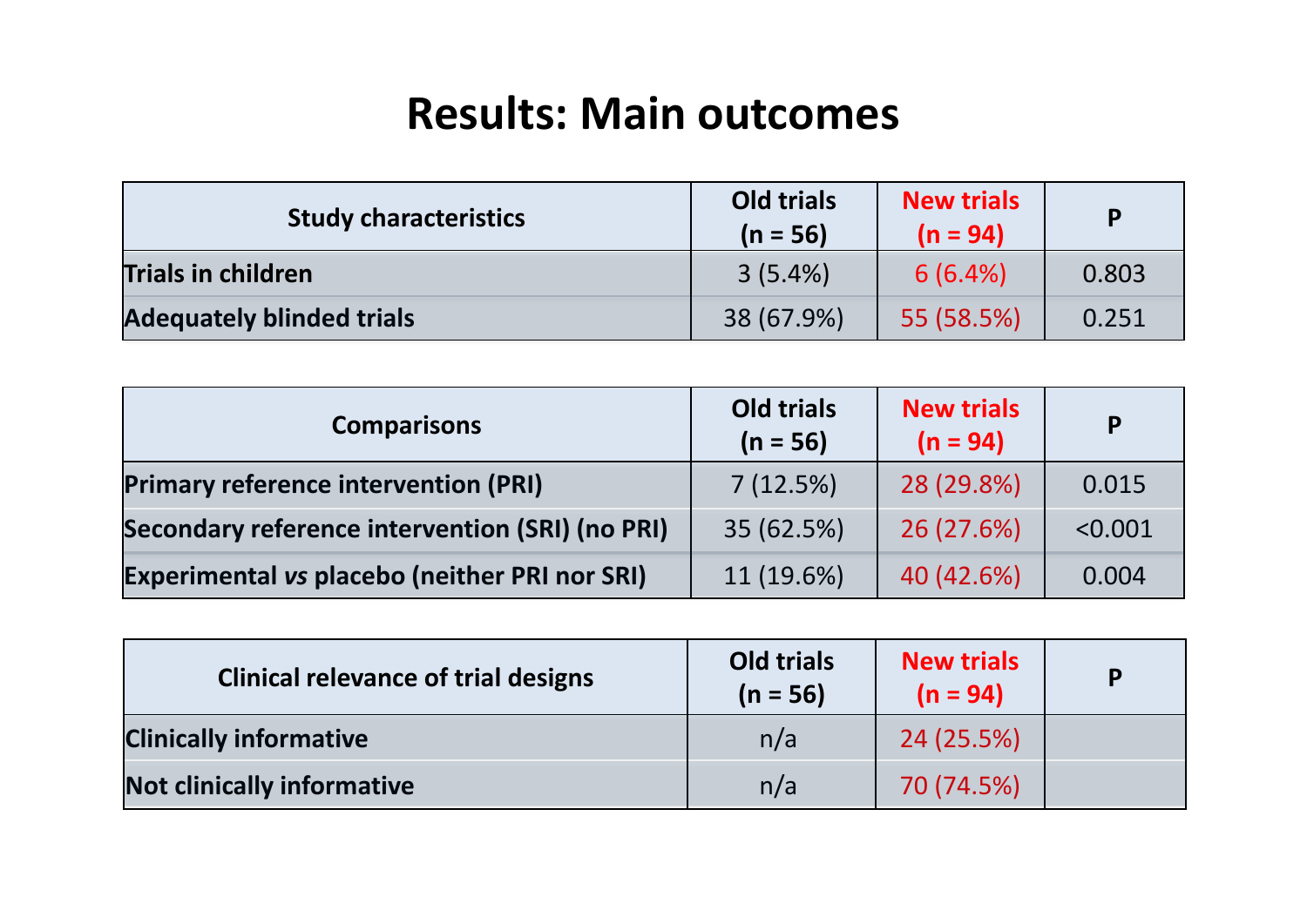## **Results: Characteristics of trials according to reference to Picard review**

| <b>Characteristics of studies</b><br><b>Citation</b> |                     | <b>No citation</b>  | P     |
|------------------------------------------------------|---------------------|---------------------|-------|
| N° of trials                                         | 65 (69.1%)          | 29 (30.9%)          |       |
| N° of subjects                                       | 9770                | 4298                |       |
| N° of subjects in trial                              | 130 (22 to 500)     | 137 (16 to 335)     | 0.844 |
| Trials published in journal without IF               | 18 (27.7%)          | 13 (44.8%)          | 0.103 |
| Impact factor                                        | 2.23 (0.03 to 4.24) | 1.70 (0.52 to 3.29) | 0.485 |
| <b>Oxford quality score</b>                          | 3(1 to 5)           | 2(1 to 4)           | 0.047 |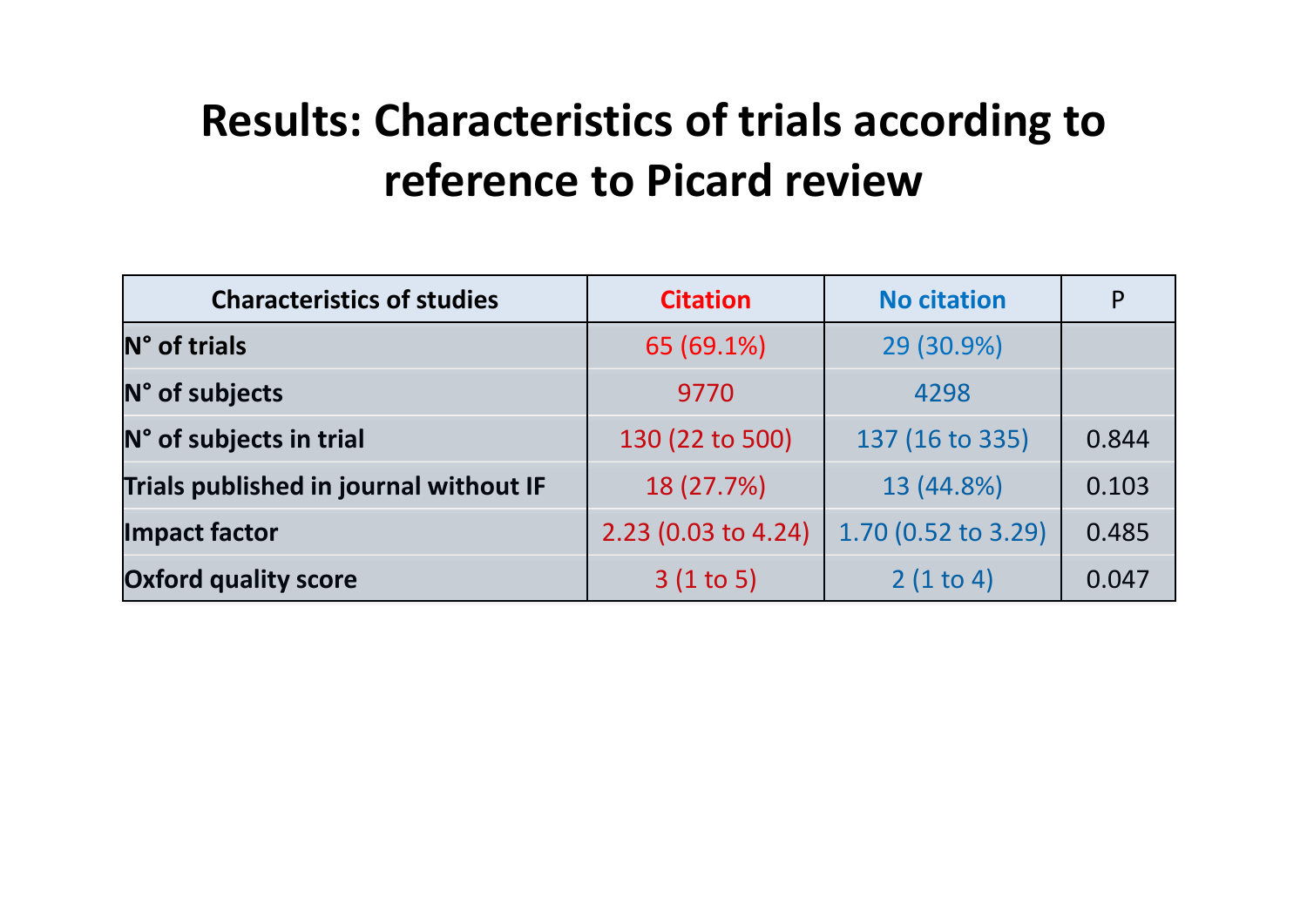## **Results: Characteristics of trials according to reference to Picard review**

| <b>Study features</b>                                  | <b>Yes</b><br>$(n = 65)$ | <b>No</b><br>$(n = 29)$ | P     |
|--------------------------------------------------------|--------------------------|-------------------------|-------|
| <b>Trials in children</b>                              | 4(6.2%)                  | $2(6.9\%)$              | 0.898 |
| <b>Adequately blinded trials</b>                       | 43 (66.1%)               | 12 (41.4%)              | 0.025 |
| <b>Comparisons</b>                                     | <b>Yes</b><br>$(n = 65)$ | <b>No</b><br>$(n = 29)$ | P     |
| <b>Primary reference intervention (PRI)</b>            | 19 (29.2%)               | $9(30.9\%)$             | 0.868 |
| <b>Secondary reference intervention (SRI) (no PRI)</b> | 21 (32.3%)               | 5(17.2%)                | 0.131 |
| <b>Experimental vs placebo (neither PRI nor SRI)</b>   | 25 (38.5%)               | 15 (51.7%)              | 0.232 |

| <b>Clinical relevance of trial designs</b> | <b>Yes</b><br>$(n = 65)$ | <b>No</b><br>$(n = 29)$ | D     |
|--------------------------------------------|--------------------------|-------------------------|-------|
| <b>Clinically informative</b>              | 17 (26.2%)               | 7(24.1%)                | 0.829 |
| Not clinically informative                 | 48 (73.8%)               | 22 (75.9%)              |       |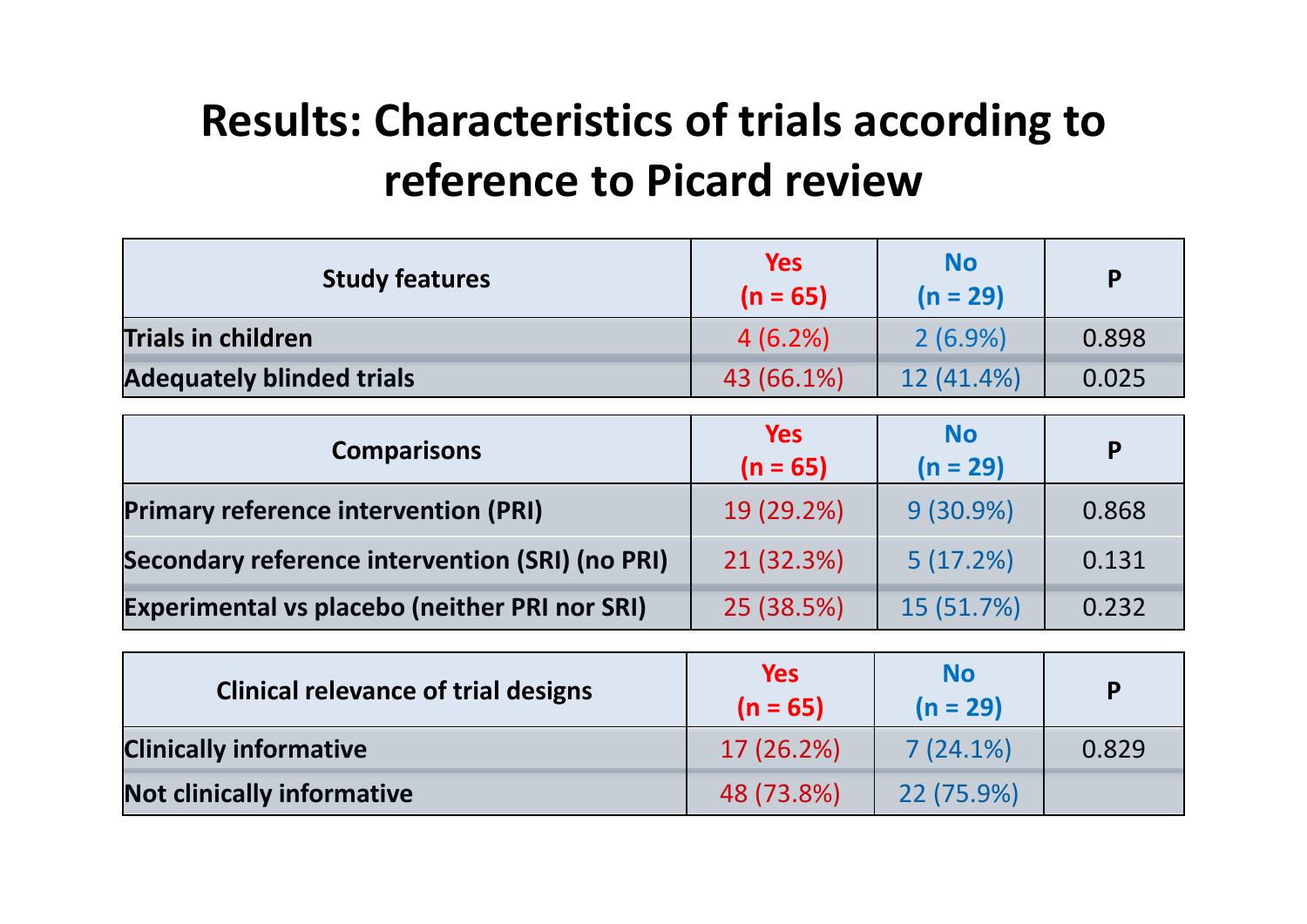### **Results: Reference to Picard review**

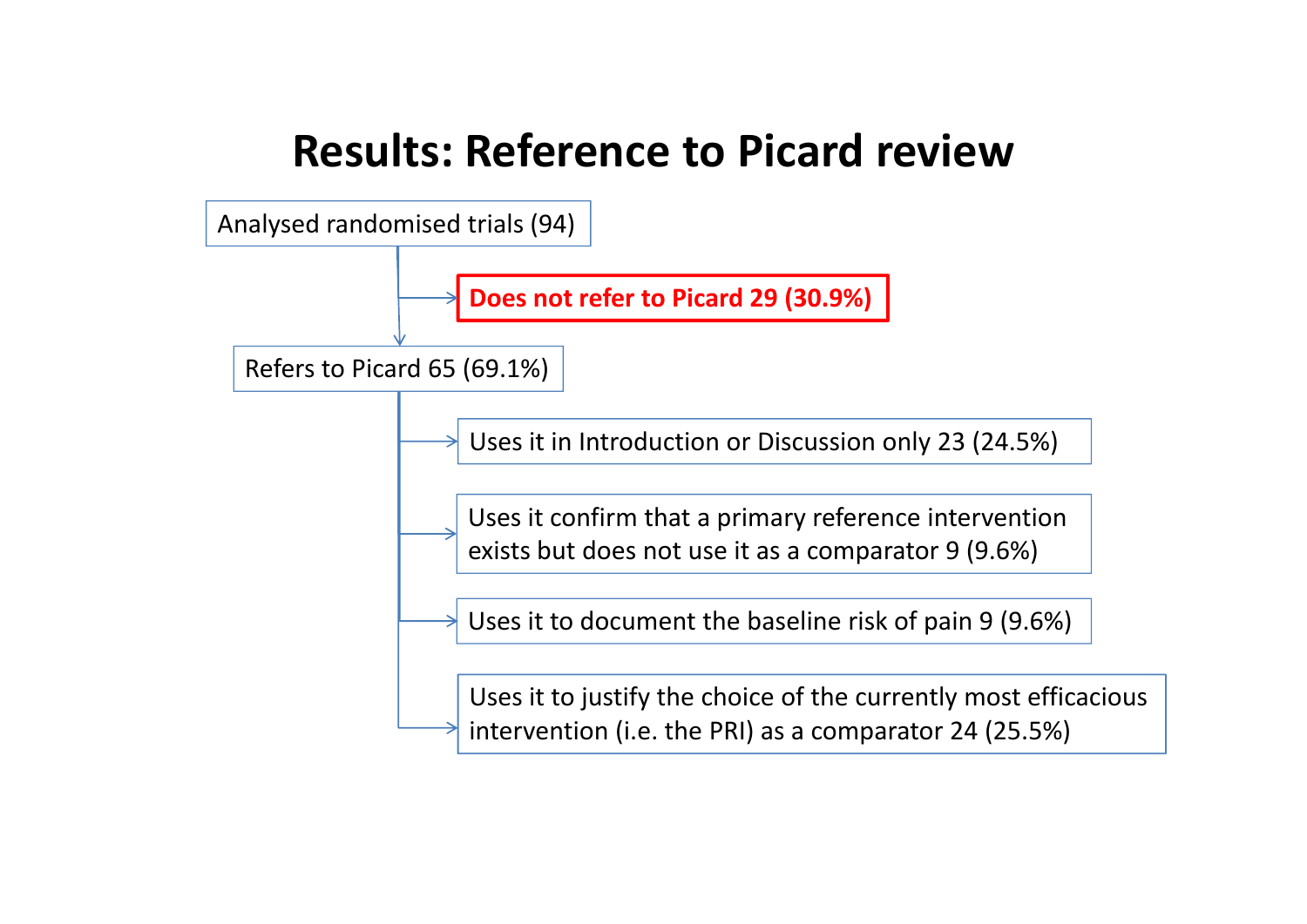### **Results: Additionnal findings**

| <b>Additional findings</b> | <b>Clinically relevant</b><br>$(n = 24)$ | <b>Clinically not relevant</b><br>$(n = 70)$ | P     |
|----------------------------|------------------------------------------|----------------------------------------------|-------|
| <b>Open-access journal</b> |                                          |                                              |       |
| yes                        | 6(25%)                                   | 13 (18.6%)                                   |       |
| no                         | 18 (75%)                                 | 57 (81.4%)                                   | 0.499 |
| <b>Funding source</b>      |                                          |                                              |       |
| Not declared               | 16 (66.7%)                               | 46 (65.7%)                                   |       |
| No funding                 | 4(16.7%)                                 | 6(8.6%)                                      |       |
| Academic funding           | 4(16.7%)                                 | 12 (17.2%)                                   |       |
| Industry funding           | $0(0.0\%)$                               | 6(8.6%)                                      | 0.367 |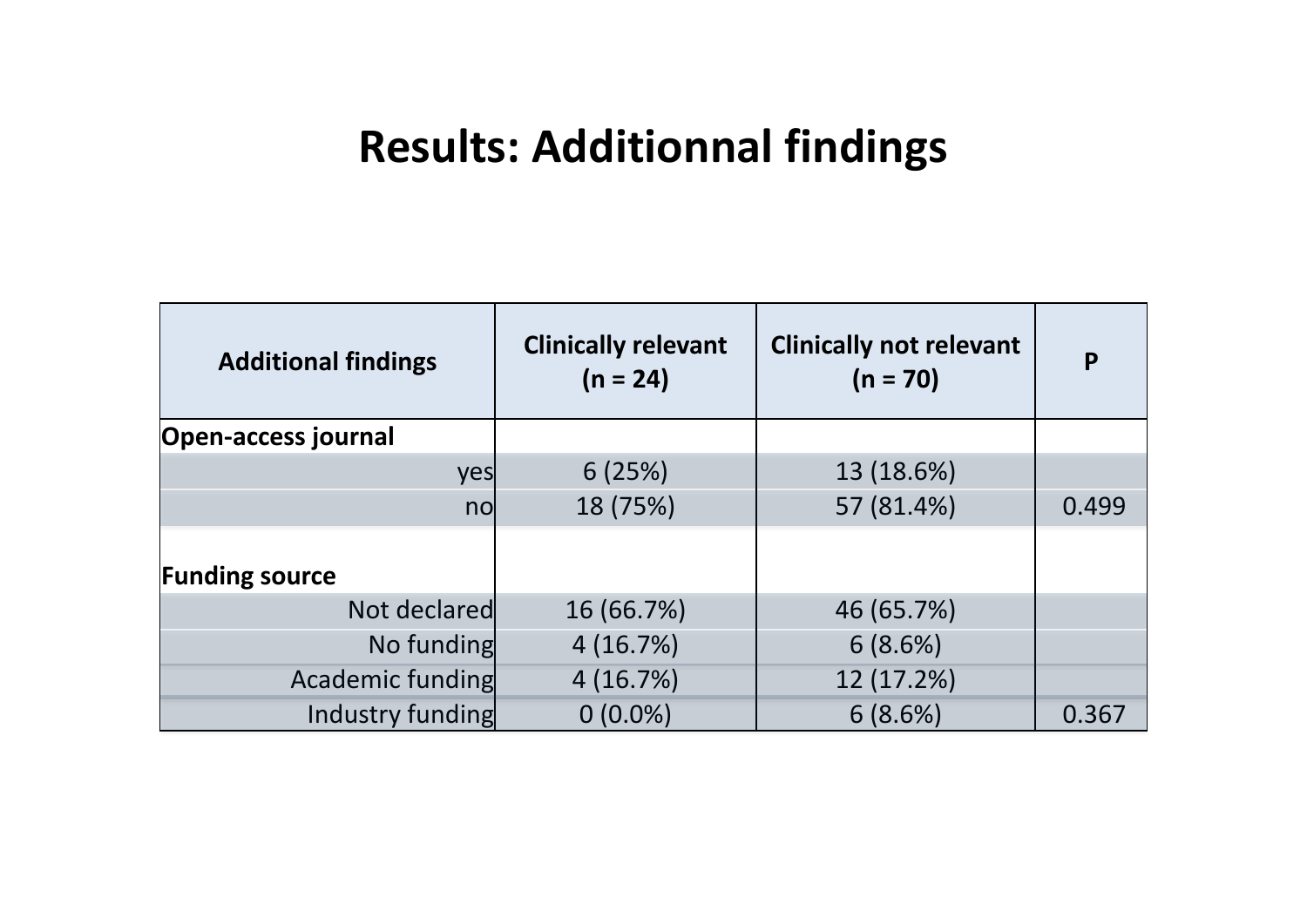### **Conclusions**

The number of trials published per year has not decreased since the publication of the systematic review

Despite <sup>a</sup> clear research agenda, the systematic review had poor influence on designing new trials

The proportion of clinically informative trials that could have had an impact on clinical practice remained low

70% of new trials cited the Picard review but only 25% were using it to justify for methodological purposes